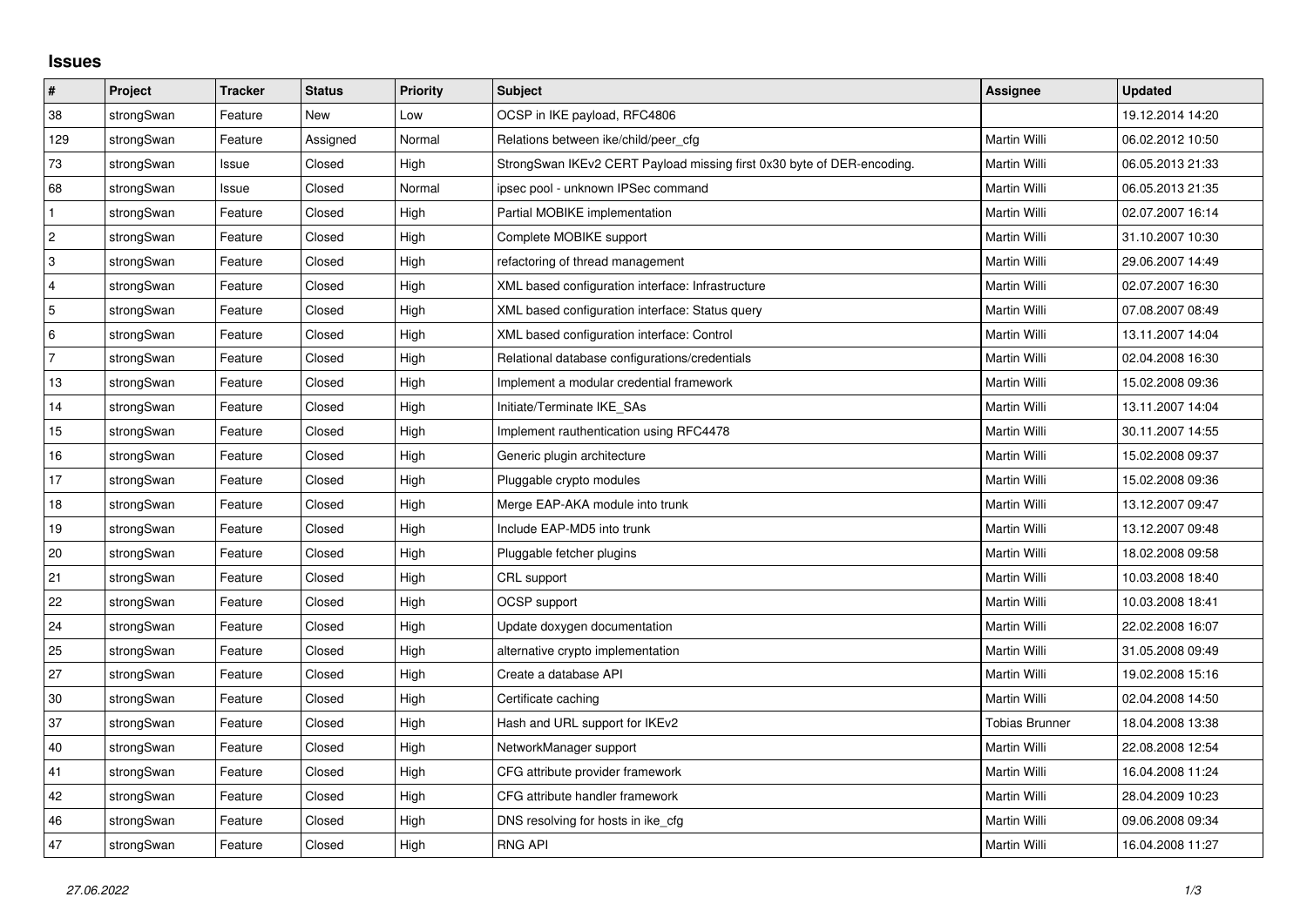| $\vert$ # | Project    | <b>Tracker</b> | <b>Status</b> | Priority  | <b>Subject</b>                                                              | <b>Assignee</b>       | <b>Updated</b>   |
|-----------|------------|----------------|---------------|-----------|-----------------------------------------------------------------------------|-----------------------|------------------|
| 48        | strongSwan | Feature        | Closed        | High      | Parallel trustchain verification                                            | Martin Willi          | 16.04.2008 11:33 |
| 54        | strongSwan | Feature        | Closed        | High      | <b>EAP-Identity Server functionality</b>                                    | Martin Willi          | 22.08.2008 12:55 |
| 59        | strongSwan | Feature        | Closed        | High      | Add additinal signal dependent parameter to bus                             | Martin Willi          | 29.07.2008 11:04 |
| 60        | strongSwan | Feature        | Closed        | High      | Implement draft-sheffer-ikev2-gtc-00 with PAM password verification         | Martin Willi          | 22.08.2008 12:59 |
| 57        | strongSwan | Feature        | Closed        | Normal    | new pluto connection option: verify_identifier                              | Andreas Steffen       | 25.07.2013 10:07 |
| 67        | strongSwan | Feature        | Closed        | Normal    | Implement DH groups 22-24                                                   | Martin Willi          | 19.04.2010 14:51 |
| 69        | strongSwan | Feature        | Closed        | Normal    | Improve scheduler performance                                               | <b>Tobias Brunner</b> | 04.12.2008 17:03 |
| 76        | strongSwan | Feature        | Closed        | Normal    | crypto test framework                                                       | Martin Willi          | 12.06.2009 11:31 |
| 78        | strongSwan | Feature        | Closed        | Normal    | Integrity tester for libstrongswan and all plugins.                         | Martin Willi          | 27.06.2009 16:19 |
| 100       | strongSwan | Feature        | Closed        | Normal    | Derive traffic selectors from authentication process                        | Martin Willi          | 23.07.2010 16:53 |
| 128       | strongSwan | Feature        | Closed        | Normal    | Plugin dependencies                                                         | Martin Willi          | 06.02.2012 10:51 |
| 23        | strongSwan | Feature        | Closed        | Low       | PKCS#11 based smartcard implementation                                      | <b>Martin Willi</b>   | 12.10.2010 13:42 |
| 12        | strongSwan | Bug            | Closed        | Immediate | Fix build on uClibc                                                         | Martin Willi          | 31.10.2007 10:34 |
| 8         | strongSwan | Bug            | Closed        | Urgent    | MOBIKE selects disappearing IPv6 address                                    | Martin Willi          | 05.07.2007 09:03 |
| 51        | strongSwan | <b>Bug</b>     | Closed        | Urgent    | fips_signer should not chek for \$(PREFIX)/libexec/ipsec/ at build time     | Andreas Steffen       | 19.08.2008 21:10 |
| $10$      | strongSwan | <b>Bug</b>     | Closed        | High      | distribution cannot be built because logout.cs template is missing in trunk | Martin Willi          | 18.09.2007 07:43 |
| 11        | strongSwan | <b>Bug</b>     | Closed        | High      | Show IKE_SA status overview                                                 | Martin Willi          | 31.10.2007 10:29 |
| 26        | strongSwan | <b>Bug</b>     | Closed        | High      | Port all tools to new crypto/credential APIs                                | Martin Willi          | 21.03.2008 18:04 |
| 31        | strongSwan | Bug            | Closed        | High      | ikev2/rw-eap-aka-rsa scenario fails                                         | Martin Willi          | 19.03.2008 15:25 |
| 32        | strongSwan | Bug            | Closed        | High      | ikev2/rw-no-idr scenario fails                                              | Martin Willi          | 19.03.2008 11:13 |
| 33        | strongSwan | <b>Bug</b>     | Closed        | High      | ikev2/crl-revoked scenario broken                                           | Martin Willi          | 19.03.2008 19:02 |
| 34        | strongSwan | <b>Bug</b>     | Closed        | High      | ikev2/multi-level-ca-loop segfaults                                         | Martin Willi          | 31.03.2008 09:19 |
| 35        | strongSwan | <b>Bug</b>     | Closed        | High      | ikev2/ocsp-no-signer-cert scenario segfaults                                | Martin Willi          | 02.04.2008 09:45 |
| 36        | strongSwan | <b>Bug</b>     | Closed        | High      | strongswan-4.2.0 does not compile with uclibc                               | Martin Willi          | 04.04.2008 13:51 |
| 43        | strongSwan | Bug            | Closed        | High      | missing certificate_identity in SQL database causes segfault                | Martin Willi          | 07.04.2008 10:08 |
| 45        | strongSwan | <b>Bug</b>     | Closed        | High      | Failure to open SQLite database crashes charon                              | Martin Willi          | 07.04.2008 09:16 |
| 49        | strongSwan | <b>Bug</b>     | Closed        | High      | starter log directly to terminal                                            | Martin Willi          | 30.04.2009 10:18 |
| $50\,$    | strongSwan | Bug            | Closed        | High      | plutostderrlog option missing                                               | Martin Willi          | 11.05.2008 10:10 |
| 52        | strongSwan | Bug            | Closed        | High      | Migrate ESP sequence number in update sa                                    | <b>Tobias Brunner</b> | 25.06.2008 08:40 |
| 55        | strongSwan | Bug            | Closed        | High      | Implement SHA512/384/256 HMAC with proper truncation in kernel              | Martin Willi          | 03.12.2009 11:41 |
| 56        | strongSwan | Bug            | Closed        | High      | New interface for EAP-SIM backend                                           | Martin Willi          | 24.10.2008 10:23 |
| 61        | strongSwan | Bug            | Closed        | High      | When recovering from DPD, firewall rules aren't added as necessary          | Andreas Steffen       | 06.05.2013 21:43 |
| 64        | strongSwan | Bug            | Closed        | High      | MOBIKE with changed NAT mappings                                            | Martin Willi          | 08.10.2008 14:21 |